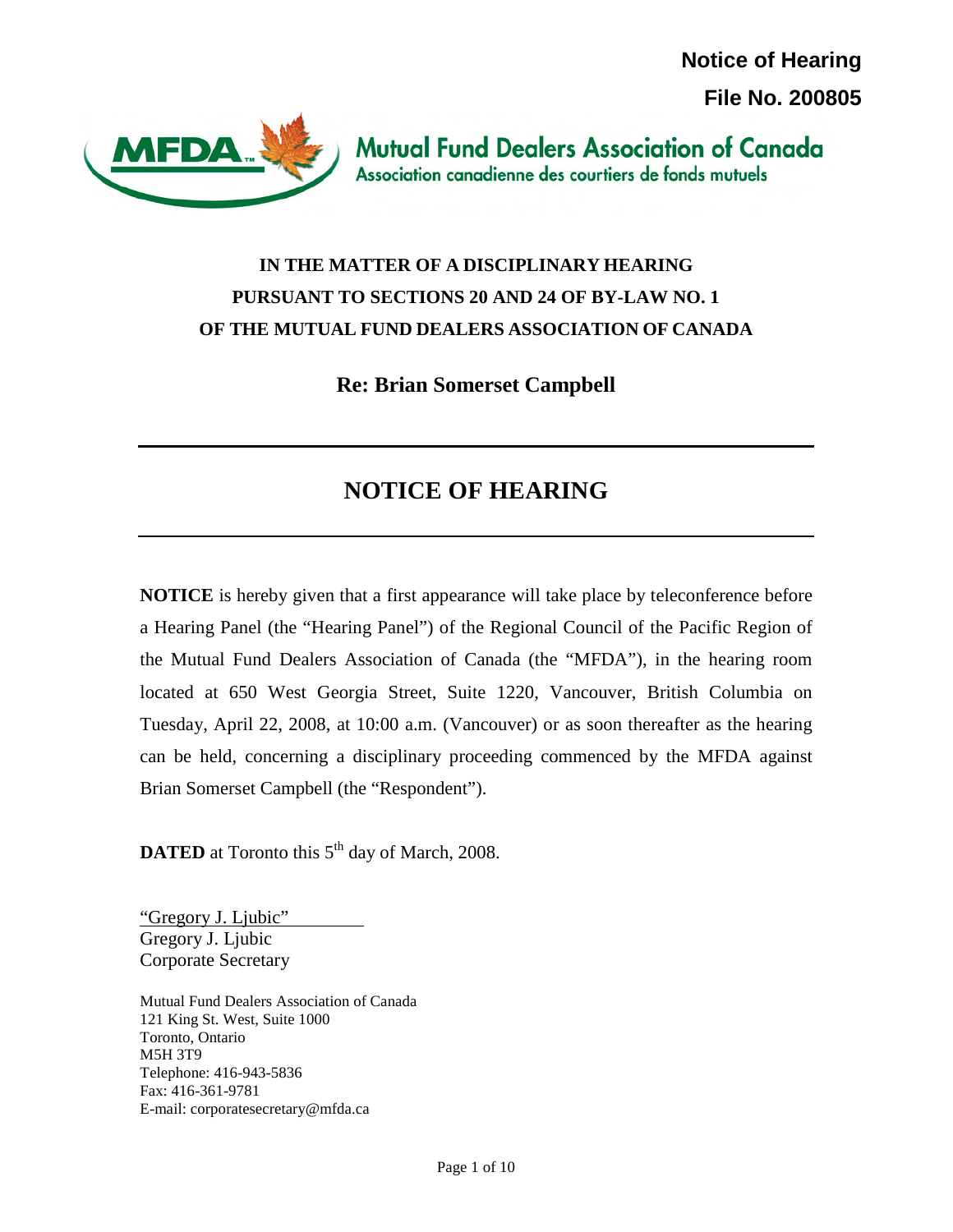**NOTICE** is further given that staff of the MFDA alleges the following violations of the By-laws, Rules or Policies of the MFDA:

**Allegation #1:** Commencing in or about 2002, the Respondent conducted trades in the accounts of clients of the Member without first obtaining instructions from the clients for each trade made, thereby engaging in discretionary trading beyond the terms of his registration as a mutual fund salesperson, contrary to MFDA Rule 2.1.1.

**Allegation #2:** Commencing in or about 2002, the Respondent collected portfolio management fees from clients of the Member in respect of trades made by the Respondent in the accounts of the clients, thereby accepting remuneration from persons other than the Member in respect of business carried out by the Respondent on behalf of the Member, contrary to MFDA Rule 2.4.1.

**Allegation #3:** Commencing in or about 2002, the Respondent engaged in discretionary trading in the accounts of clients of the Member and collected portfolio management fees from those clients, thereby engaging in portfolio management activity contrary to the express terms and conditions imposed on his registration as a mutual fund salesperson by the British Columbia Securities Commission, contrary to MFDA Rule 2.1.1.

**Allegation #4:** On March 13, 2006, the Respondent had in his possession 68 blank presigned forms, contrary to MFDA Rule 2.1.1. Specifically:

- (i) 63 blank pre-signed trade execution forms which he obtained and maintained for the purpose of conducting discretionary trading in client accounts; and
- (ii) 5 blank pre-signed new account application forms which he obtained and maintained for the purpose of altering know-your-client information to suit trades he conducted in client accounts.

**Allegation #5:** On September 26, 2006 and February 14, 2007, the Respondent made false or misleading statements to the MFDA during the course of an investigation,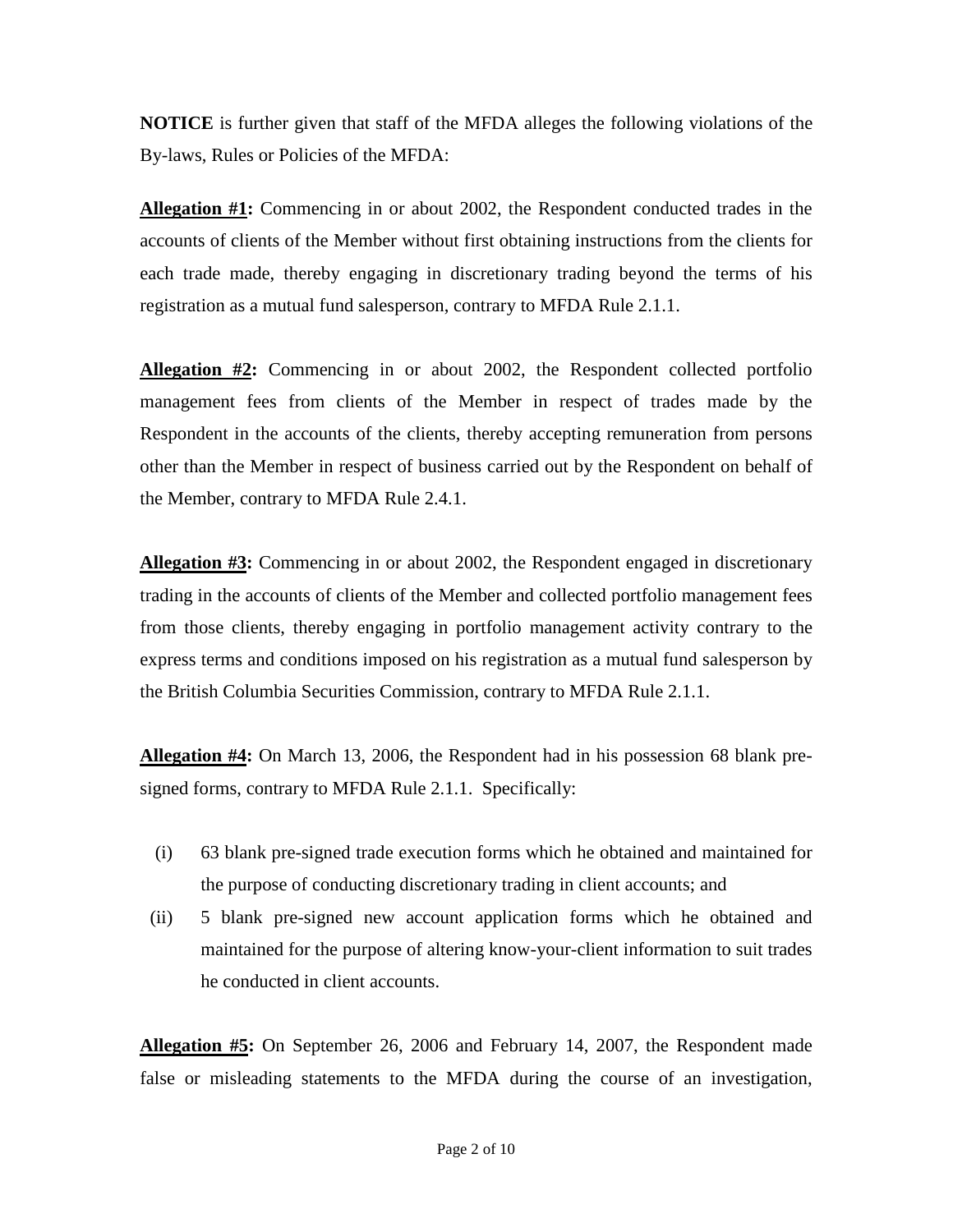contrary to MFDA Rule 2.1.1.

**Allegation #6:** Commencing February 2007, the Respondent failed to produce for inspection and provide copies of documents and other information relevant to matters being investigated by the MFDA, contrary to section 22.1 of MFDA By-law No. 1.

# **PARTICULARS**

**NOTICE** is further given that the following is a summary of the facts alleged and intended to be relied upon by the MFDA at the hearing:

#### **Registration History**

1. On April 25, 2001, the Respondent was granted registration in British Columbia as a mutual fund salesperson with Sterling Mutuals Inc. ("Sterling") on the condition that the Respondent "not conduct any portfolio management activity, including any discretionary trading."

2. Sterling became a Member of the MFDA on March 8, 2002 and is registered as a mutual fund dealer in Alberta, British Columbia, Manitoba, New Brunswick, Nova Scotia and Ontario. Sterling is also registered as a limited market dealer in Ontario.

3. On April 3, 2006, the Respondent was placed on 'close supervision' by the British Columbia Securities Commission ("BCSC") as a result of the events described herein.

4. On March 9, 2007, Sterling terminated the Respondent, in part, as a result of the events described herein.

5. The Respondent is not currently registered in the securities industry in any capacity.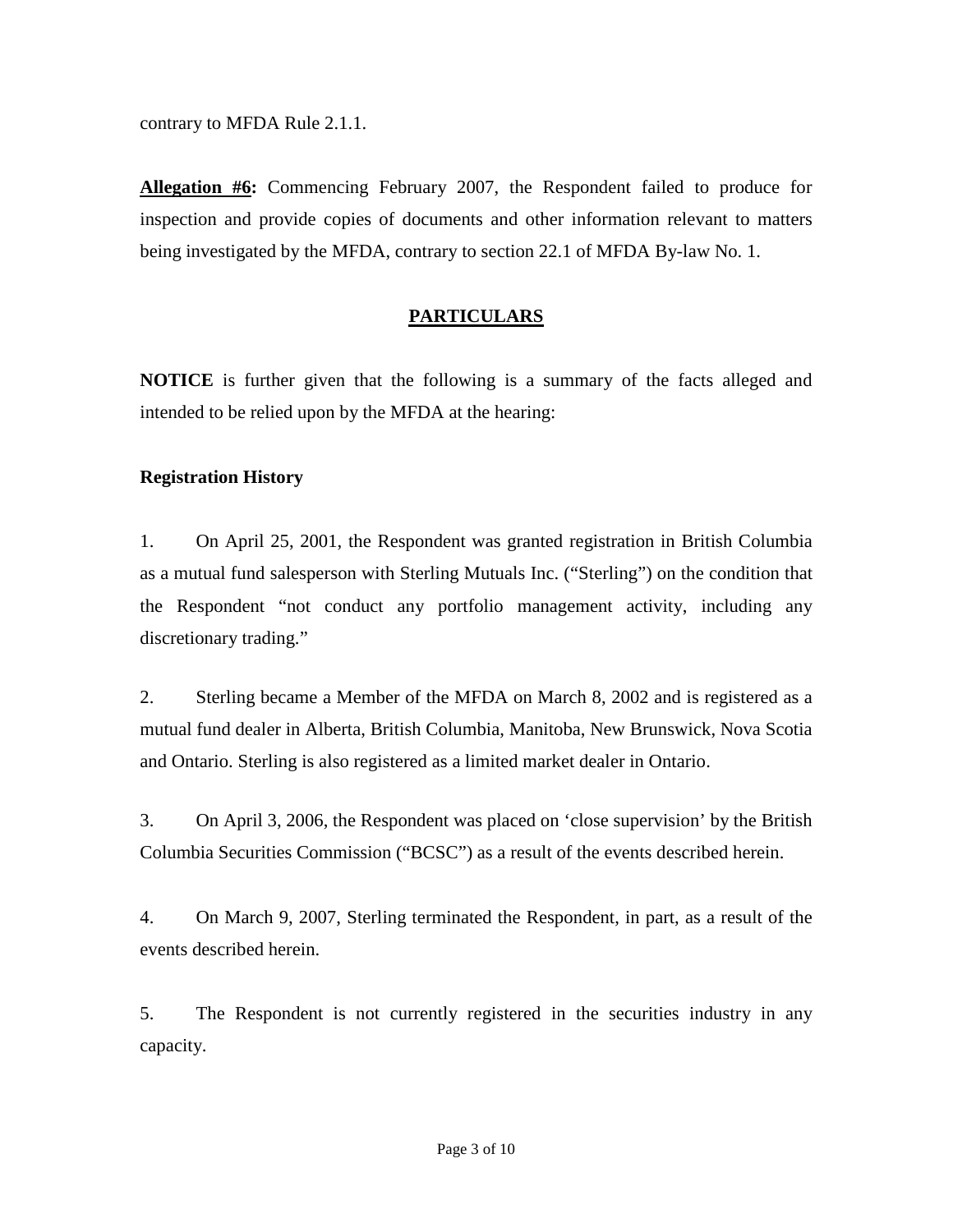## **Allegations #1 & #2: Discretionary Trading & Portfolio Management Fees**

6. The Respondent was, at all material times, the sole founder, owner and operator of a non-registered entity operating under the trade name Campbell Asset Management Ltd. ("CAML"). At no time was CAML registered to conduct securities related business in any capacity in Canada.

7. Commencing in or about 2002, the Respondent conducted trades in the accounts of clients of Sterling without obtaining the client's prior authorization for the trades, thereby engaging in discretionary trading beyond the terms of his registration as a mutual fund salesperson, contrary to MFDA Rule 2.1.1.

8. Thereafter, the Respondent sent annual invoices to each of the clients on CAML letterhead requesting payment of "portfolio management fees" of up to 3% of the client's account balance at year end. The invoices stated that payment was due upon receipt and that cheques were to be made payable to CAML.

9. In addition to not being registered to engage in discretionary trading or to provide portfolio management services, the Respondent had not obtained the necessary proficiency required under the *Securities Act* (British Columbia) to perform such services.

10. By engaging in discretionary trading in client accounts, the Respondent engaged in conduct beyond the terms of his registration as a mutual fund salesperson, and thereby failed to observe high standards of ethics and conduct in the transaction of business and engaged in business conduct or practice that was unbecoming and detrimental to the public interest, contrary to MFDA Rule 2.1.1(b) and (c).

11. By collecting portfolio management fees from clients of Sterling, the Respondent accepted remuneration from persons other than Sterling in respect of business carried out by the Respondent on behalf of Sterling, contrary to MFDA Rule 2.4.1.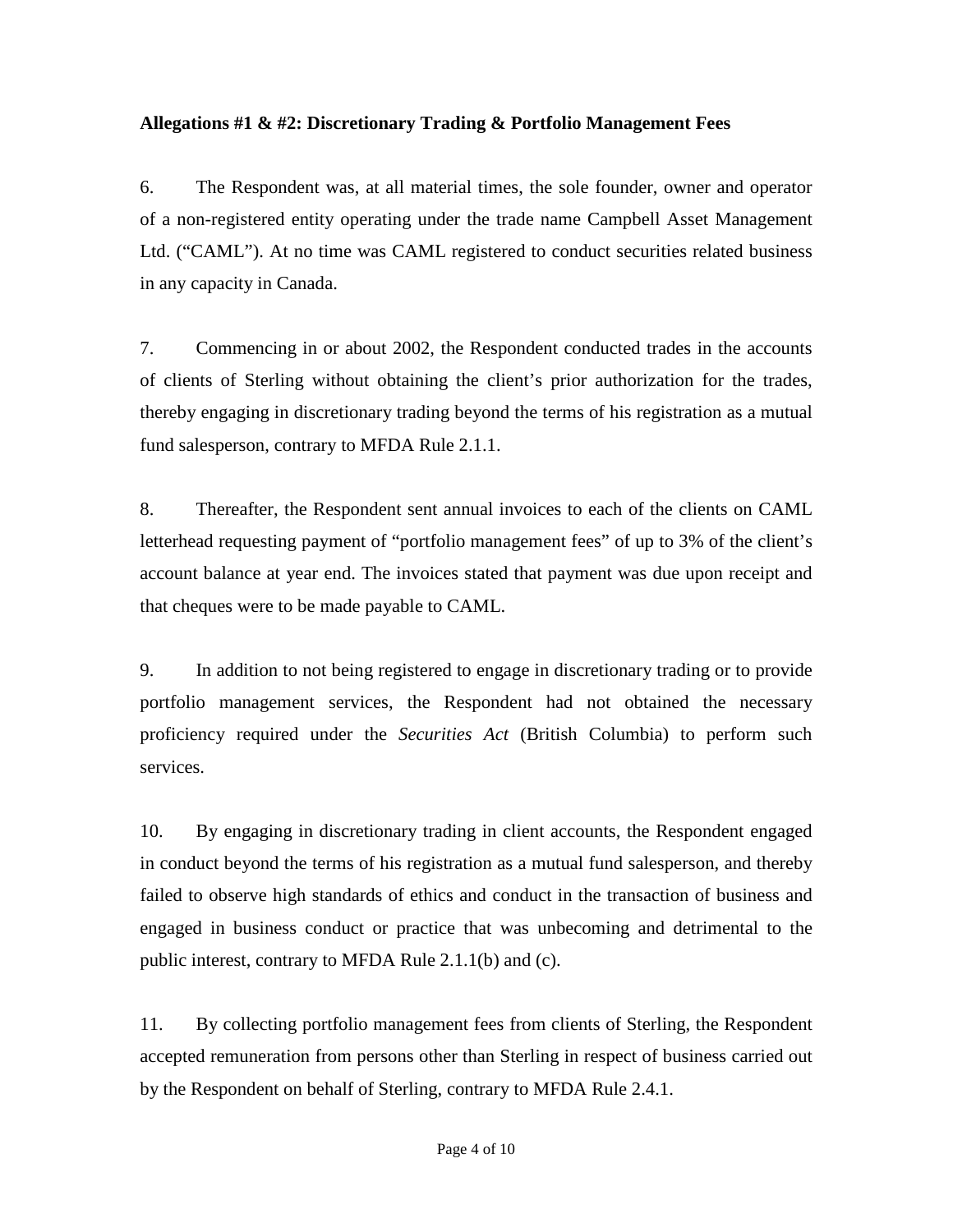#### **Allegation #3: Breach of Terms & Conditions of Registration**

12. As stated in paragraph 1 above, on April 25, 2001 the BCSC granted the Respondent's registration as a mutual fund salesperson with Sterling on the condition that he "not conduct any portfolio management activity, including any discretionary trading".

13. Commencing in or about 2002, the Respondent engaged in discretionary trading in the accounts of clients of Sterling and collected portfolio management fees from those clients, thereby engaging in portfolio management activity contrary to the express terms and conditions imposed on his registration by the BCSC, contrary to MFDA Rule 2.1.1.

#### **Allegation #4: Blank Pre-Signed Forms**

14. On March 13, 2006, MFDA investigators conducted an on-site inspection of the Respondent's office during which they found 63 blank pre-signed trade execution forms and 5 blank pre-signed new account application forms in respect of 19 different client accounts.

15. The Respondent obtained and maintained the blank signed forms to facilitate the provision of his portfolio management services, contrary to MFDA Rule 2.1.1. The Respondent had clients sign blank trade execution forms in order to conduct discretionary trades in the clients' accounts. The Respondent had clients sign blank new account application forms for the purpose of altering know-your-client information to suit trades he conducted in client accounts.

16. By obtaining and maintaining the blank pre-signed forms, the Respondent engaged in conduct contrary to MFDA Rule 2.1.1.

## **Allegation #5: False or Misleading Statements**

17. The Respondent was interviewed by MFDA investigators on September 26, 2006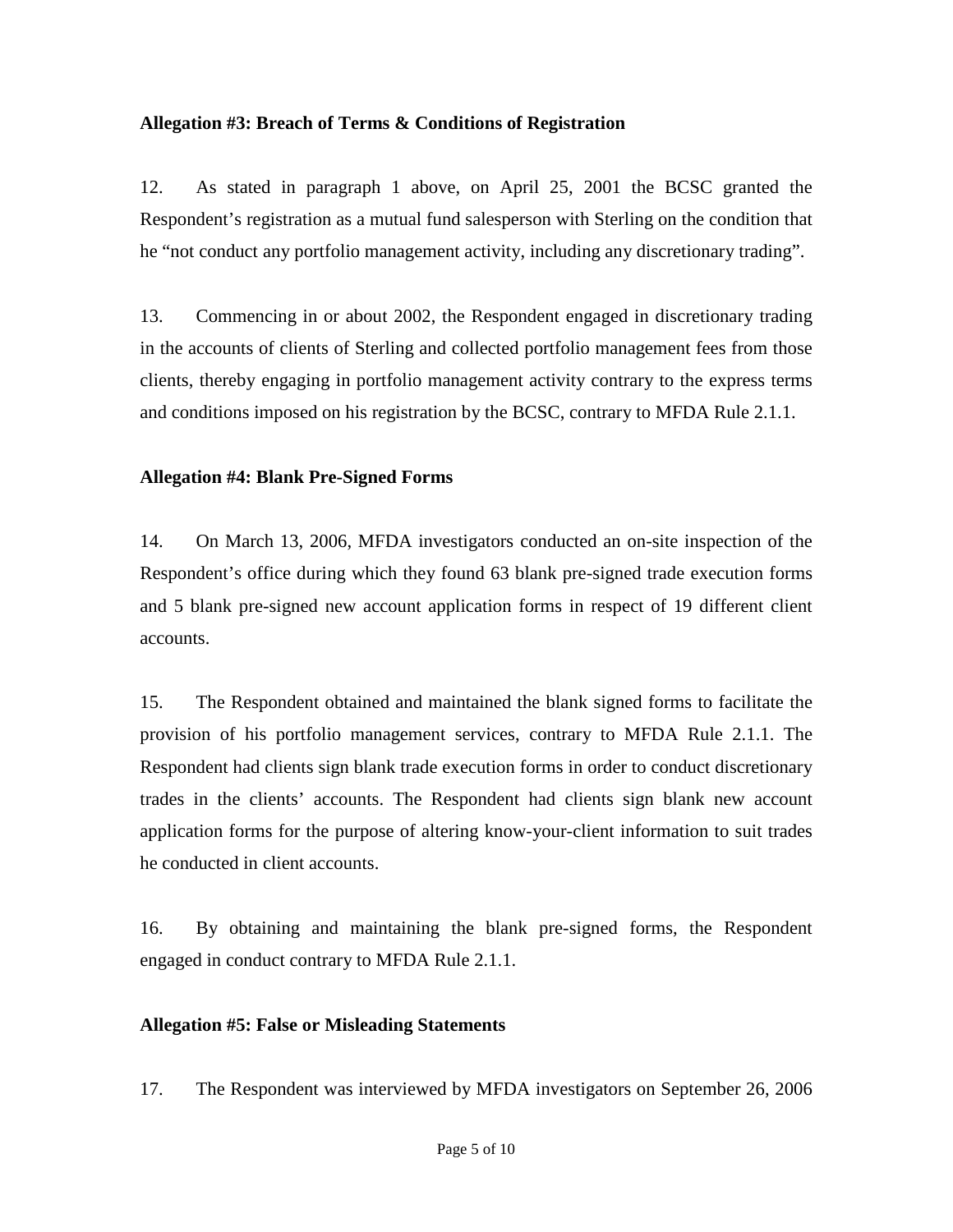and February 14, 2007, during which he made false or misleading statements concerning his conduct in relation to these matters, as described below:

- (i) On September 26, 2006, the Respondent acknowledged having the 68 blank pre-signed forms in his home office, but denied having used pre-signed forms to effect transactions in client accounts. On February 14, 2007, the Respondent admitted that he had used blank pre-signed forms to process redemptions from client accounts; and
- (ii) On February 14, 2007, the Respondent stated that he had not been in contact with client HK after the September 26, 2006 interview. The Respondent subsequently admitted to MFDA investigators that he had contacted HK immediately after his interview on September 26, 2006.

18. By making false or misleading statements to the MFDA in the course of an investigation, the Respondent failed to observe high standards of ethics and conduct in the transaction of business and engaged in business conduct or practice that was unbecoming and detrimental to the public interest, contrary to MFDA Rule 2.1.1(b) and (c).

## **Allegation #6: Failure to Produce Documents**

19. During the interviews of September 26, 2006 and February 14, 2007, the Respondent undertook to provide the MFDA with certain documents, including correspondence, notes and personal and corporate income tax returns.

20. On February 16, 2007, MFDA Staff sent a letter to the Respondent listing four undertakings that he had given at his interview on February 14, 2007 and two undertakings that were still outstanding from his interview on September 26, 2006. MFDA Staff asked the Respondent to answer the six undertakings by March 31, 2007, in accordance with his obligations under section 22.1 of MFDA By-law No. 1.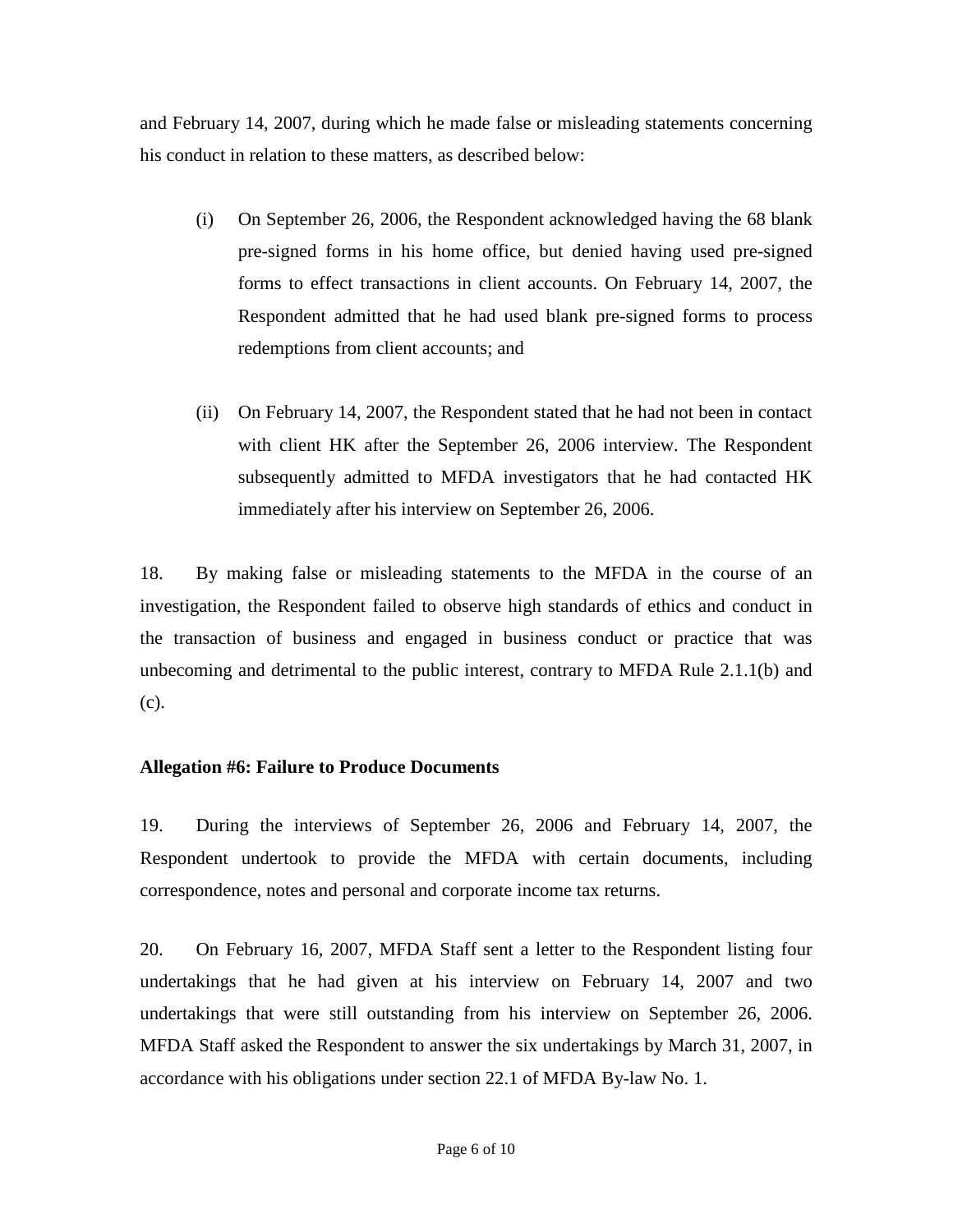21. The Respondent did not respond to the February 16, 2007 letter.

22. On April 2, 2007, MFDA Staff sent a second letter to the Respondent requesting that he answer his outstanding undertakings by April 9, 2007 in accordance with his obligations under section 22.1 of MFDA By-law No. 1.

23. The Respondent did not respond to the April 2, 2007 letter.

24. On April 10, 2007, MFDA Staff sent a final letter to the Respondent requesting that he answer his undertakings by April 13, 2007. The Respondent was reminded of his obligation to cooperate with an MFDA investigation. The Respondent was also advised that Staff would seek authorization to commence disciplinary proceedings against him under section 22.1 of MFDA By-law No. 1 in respect of his failure to cooperate if the undertakings were not answered by April 13, 2007.

25. To date, the Respondent has failed to produce the documents requested by the MFDA during the course of its investigation, contrary to section 22.1 of MFDA By-law No. 1.

**NOTICE** is further given that the Respondent shall be entitled to appear and be heard and be represented by counsel or agent at the hearing and to make submissions, present evidence and call, examine and cross-examine witnesses.

**NOTICE** is further given that MFDA By-laws provide that if, in the opinion of the Hearing Panel, the Respondent:

- has failed to carry out any agreement with the MFDA;
- has failed to comply with or carry out the provisions of any federal or provincial statute relating to the business of the Member or of any regulation or policy made pursuant thereto;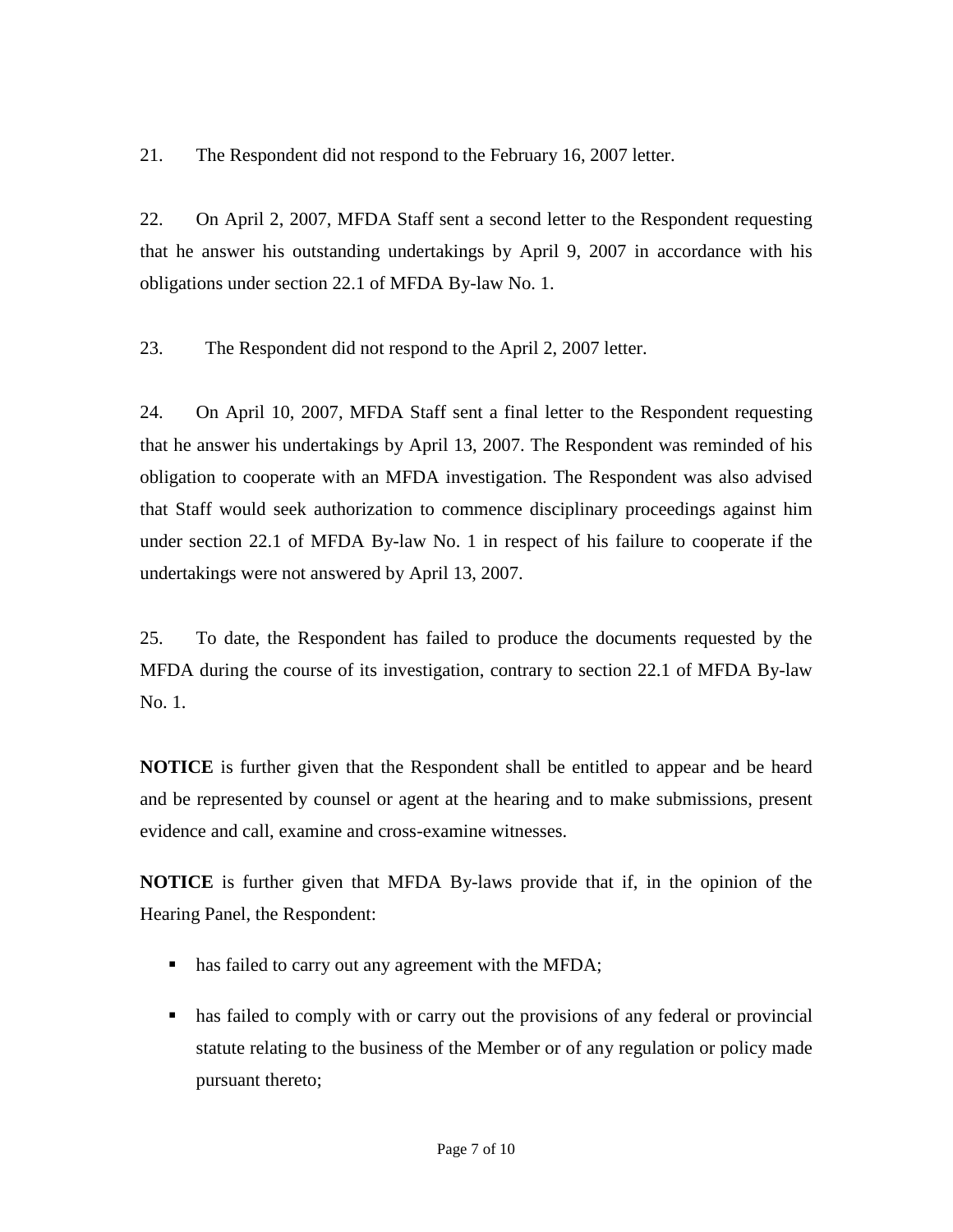- has failed to comply with the provisions of any By-law, Rule or Policy of the MFDA;
- has engaged in any business conduct or practice which such Regional Council in its discretion considers unbecoming or not in the public interest; or
- is otherwise not qualified whether by integrity, solvency, training or experience,

the Hearing Panel has the power to impose any one or more of the following penalties:

- (a) a reprimand;
- (b) a fine not exceeding the greater of:
	- (i) \$5,000,000.00 per offence; and
	- (ii) an amount equal to three times the profit obtained or loss avoided by such person as a result of committing the violation;
- (c) suspension of the authority of the person to conduct securities related business for such specified period and upon such terms as the Hearing Panel may determine;
- (d) revocation of the authority of such person to conduct securities related business;
- (e) prohibition of the authority of the person to conduct securities related business in any capacity for any period of time;
- (f) such conditions of authority to conduct securities related business as may be considered appropriate by the Hearing Panel.

**NOTICE** is further given that the Hearing Panel may, in its discretion, require that the Respondent pay the whole or any portion of the costs of the proceedings before the Hearing Panel and any investigation relating thereto.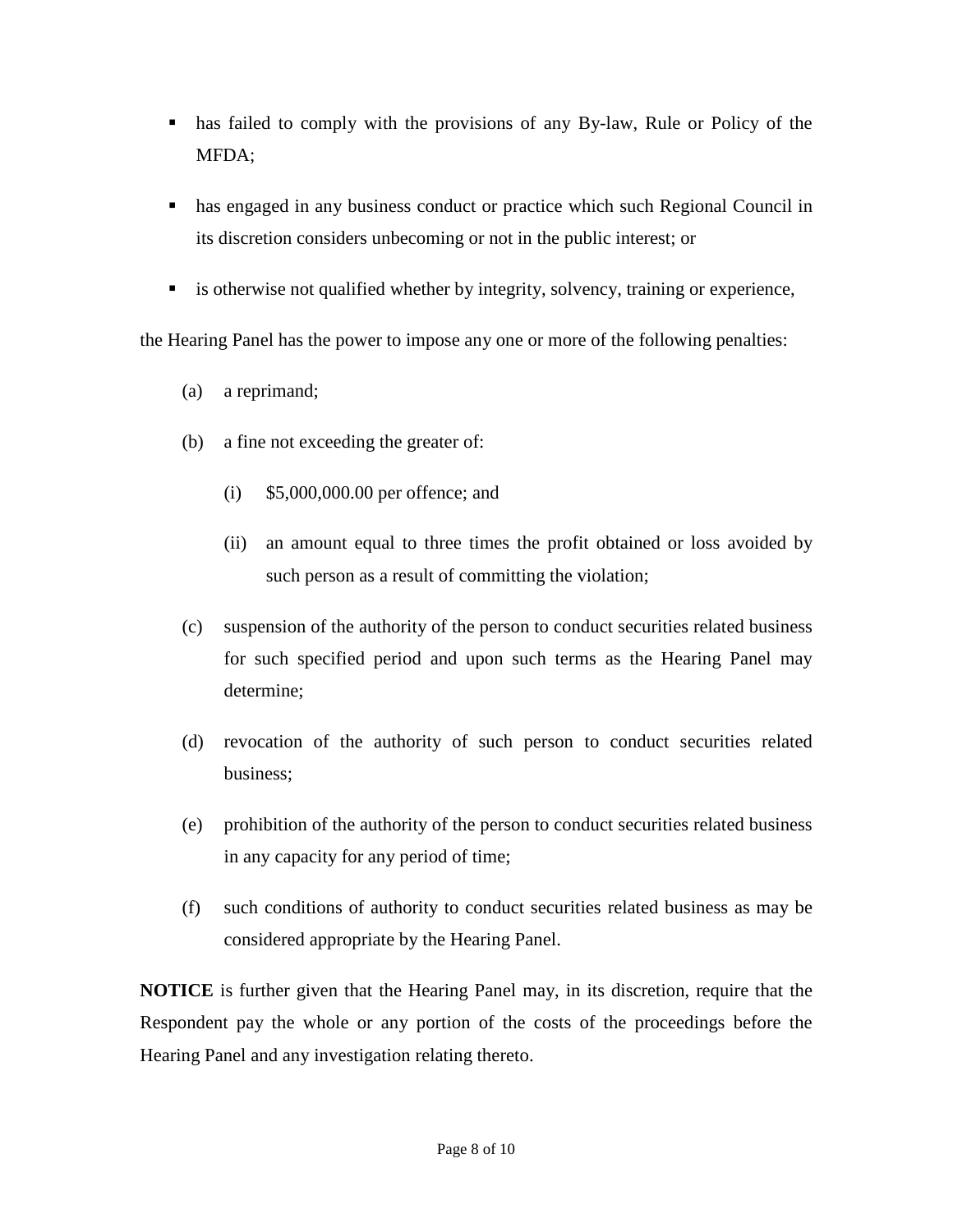**NOTICE** is further given that the Respondent must **serve** a **Reply** on Enforcement Counsel and **file** a **Reply** with the Corporate Secretary within twenty (20) days from the date of service of this Notice of Hearing.

A **Reply** shall be **served** upon Enforcement Counsel at:

 Mutual Fund Dealers Association of Canada 121 King Street West, Suite 1000 Toronto, Ontario M5H 3T9 Attention: Jason D. Bennett Fax: 416-943-7431 Email: jbennett@mfda.ca

## A **Reply** shall be **filed** by:

(a) providing 4 copies of the **Reply** to the Corporate Secretary by personal delivery, mail or courier to:

> The Mutual Fund Dealers Association of Canada 121 King Street West, Suite 1000 Toronto, Ontario M5H 3T9 Attention: Office of the Corporate Secretary; or

- (b) transmitting 1 copy of the **Reply** to the Corporate Secretary by fax to fax number (416) 361-9781, provided that the Reply does not exceed 16 pages, inclusive of the covering page, unless the Corporate Secretary permits otherwise; or
- (c) transmitting 1 electronic copy of the **Reply** to the Corporate Secretary by email at CorporateSecretary@mfda.ca.

A **Reply** may either:

(i) specifically deny (with a summary of the facts alleged and intended to be relied upon by the Respondent, and the conclusions drawn by the Respondent based on the alleged facts) any or all of the facts alleged or the conclusions drawn by the MFDA in the Notice of Hearing; or